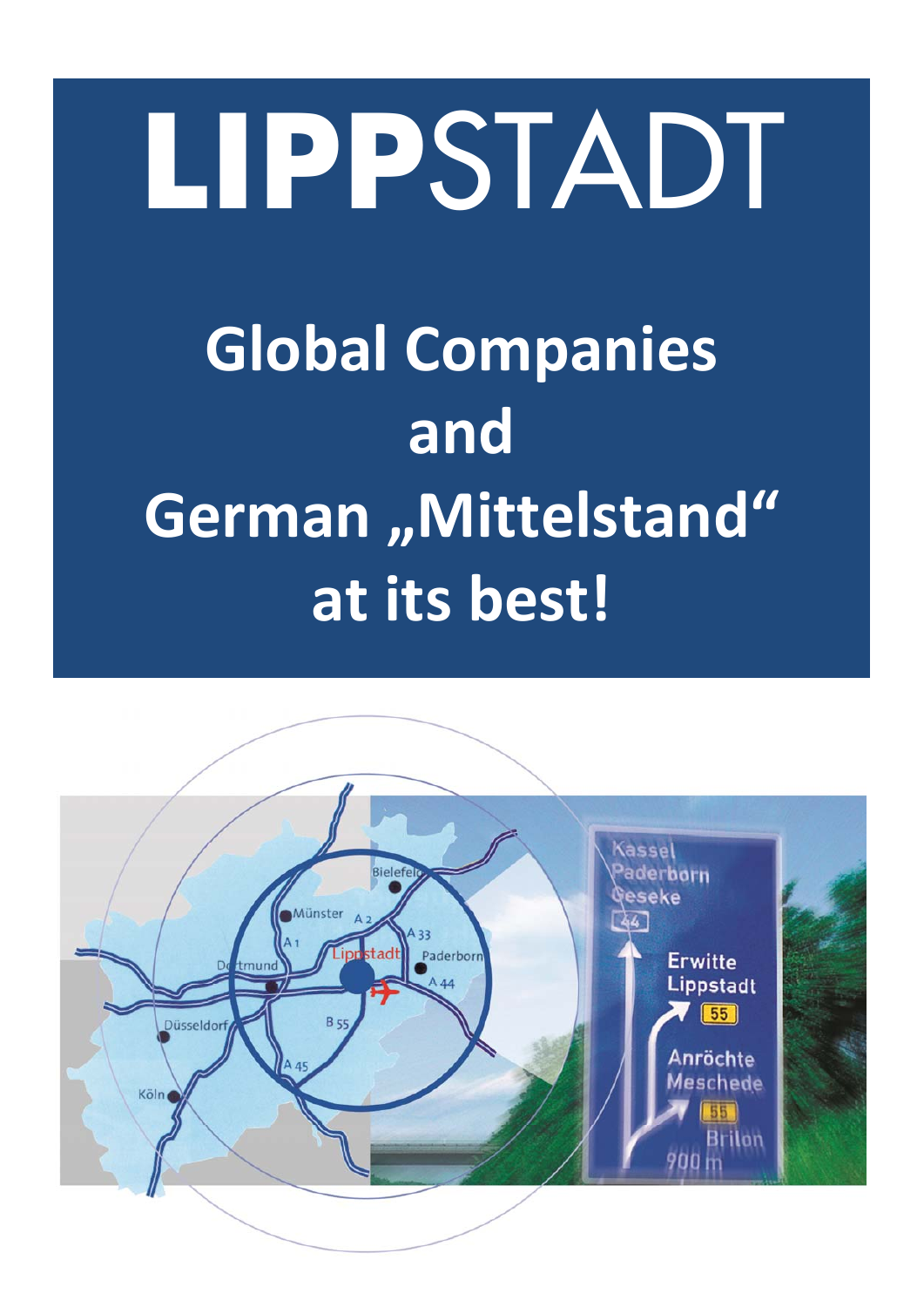## **LIPPSTADT is …**

#### **Easy to reach by car:**

Highway A2 in the North connecting to Cologne, Hannover and Berlin Highway A44 in the South leading to Dortmund and Kassel

#### **Or by plane:**

Frankfurt International Airport Paderborn‐Lippstadt Airport Dortmund Airport Düsseldorf Airport

#### **Or by train:**

Fast train (ICE, IC) connections to Hamburg, Frankfurt, Munich, Cologne and Berlin. Direct connections to the Ruhr area.

# **LIPPSTADT: Global companies and many innovative medium sized enterprises Focus on automotive industries**

**LIPP**STADT is home to many big and medium sized companies‐ the **German Mittelstand**. They are highly innovative and specialized in various fields. Many of them have subsidiaries around the world and sell their products and technologies on a worldwide scope.

**HELLA** is a global, independent family‐owned company with more than 32,000 employees at 100 lo‐ cations in more than 35 countries. The HELLA Group develops and manufactures lighting and elec‐ tronic components. It is one of the top 40 automotive parts suppliers in the world and one of the 100 largest German industrial companies with its headquarters in **LIPP**STADT. More than 5,500 em‐ ployees work for HELLA in **LIPP**STADT.

**UTC Aerospace Systems** ‐ One of the world's largest suppliers of technologically advanced aerospace and defense products. UTC hast a production site for aircraft lighting systems with about 300 employees in **LIPP**STADT.

**HBPO** - the global market leader for car front-end modules operates at 32 locations in 14 countries. HBPO has its headquarters in **LIPP**STADT, about 1,780 people work for HBPO worldwide.

**BHTC** - with 7 locations around the world in Germany, the USA, China, India, Japan, Bulgaria and Mexico BHTC ensures its leading position among the manufacturers for climate panels and units for vehicle air conditioning. The BHTC headquarters are in **LIPP**STADT – 1,200 people are employed here.

**thyssenkrupp Rothe Erde ‐**  The leading global manufacturer of slewing bearings, one of the largest producers of seamless rolled rings . The research and development department for slewing bearings is also in **LIPP**STADT, where 1,300 people are employed.

**ASSA ABLOY** – The world's leading manufacturer of High Performance Industrial Doors, has their head office in **LIPP**STADT.

Business Development Agency Lippstadt - www.wfl-lippstadt.de 2